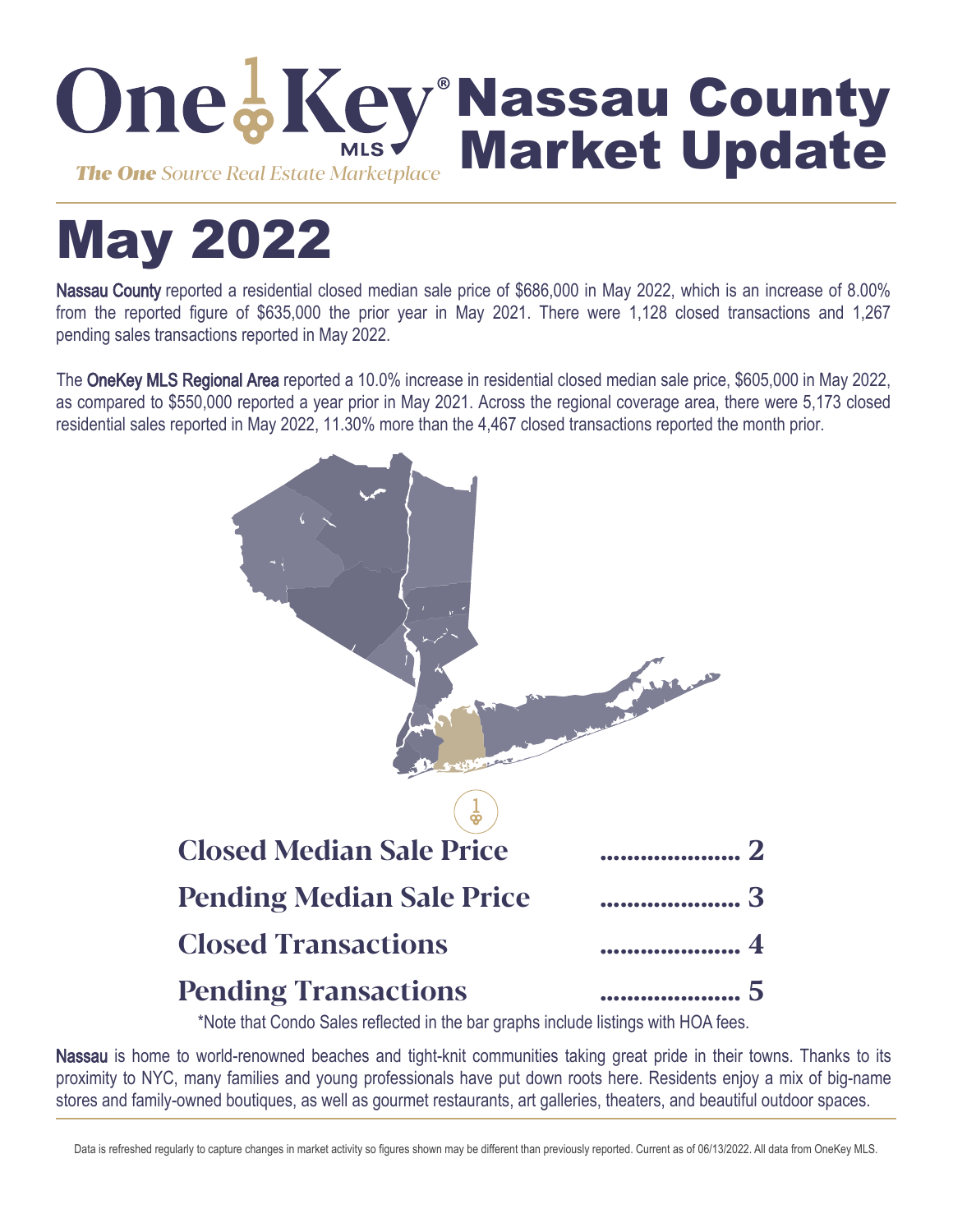

## Real Estate Market Report

## **Sold Property Median Price for:**

#### **Location: Nassau (County)**



| Residential, Condo, Co-op Properties |  |  |
|--------------------------------------|--|--|

| <b>Month</b>    | Current<br>Year | Prior<br>Year | %<br>Change |
|-----------------|-----------------|---------------|-------------|
| May-2022        | \$686,000       | \$635,000     | 8.0         |
| Apr-2022        | \$669,000       | \$630,000     | 6.2         |
| Mar-2022        | \$650,000       | \$600,000     | 8.3         |
| Feb-2022        | \$650,000       | \$599,000     | 8.5         |
| Jan-2022        | \$650,000       | \$601,000     | 8.2         |
| Dec-2021        | \$645,000       | \$605,000     | 6.6         |
| <b>Nov-2021</b> | \$651,000       | \$599,000     | 8.7         |
| Oct-2021        | \$650,000       | \$588,000     | 10.5        |
| Sep-2021        | \$660,500       | \$589,000     | 12.1        |
| Aug-2021        | \$670,000       | \$593,597     | 12.9        |
| <b>Jul-2021</b> | \$670,000       | \$550,000     | 21.8        |
| Jun-2021        | \$644.000       | \$555.000     | 16.0        |

**Sold Property Median Price for:** Location: Nassau (County) (Last 24 Months - Residential, Condo, Co-op Properties)



Note: Information displayed in the data table is compiled by OneKey® MLS and represents a combined total of Residential, Condo, Co-op Properties sales for the selected time frame. Only available<br>data will be displayed. Pl

06/13/2022 09:40 AM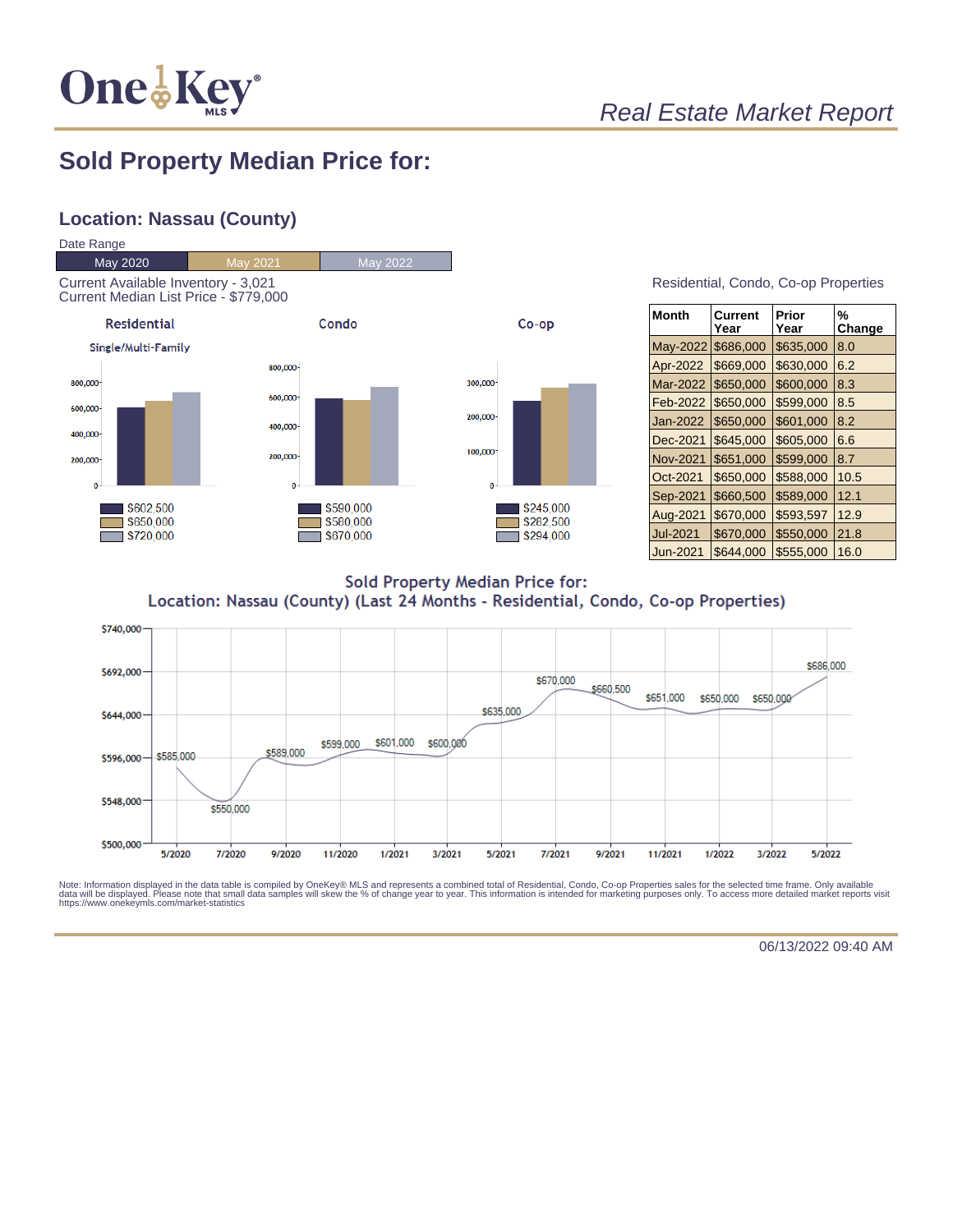

## Real Estate Market Report

# **Pending Sales Median Price for:**

#### **Location: Nassau (County)**



| <b>Month</b>    | Current<br>Year | Prior<br>Year | %<br>Change |
|-----------------|-----------------|---------------|-------------|
| May-2022        | \$712,000       | \$665,000     | 7.1         |
| Apr-2022        | \$700,000       | \$650,000     | 7.7         |
| Mar-2022        | \$692,500       | \$640,000     | 8.2         |
| Feb-2022        | \$690,000       | \$640,000     | 7.8         |
| Jan-2022        | \$650,000       | \$625,000     | 4.0         |
| Dec-2021        | \$650,000       | \$605,000     | 7.4         |
| <b>Nov-2021</b> | \$655,000       | \$600,000     | 9.2         |
| Oct-2021        | \$660,000       | \$610,000     | 8.2         |
| Sep-2021        | \$640,000       | \$610,000     | 4.9         |
| Aug-2021        | \$650,000       | \$590,000     | 10.2        |
| Jul-2021        | \$659,000       | \$586,300     | 12.4        |
| Jun-2021        | \$662,000       | \$589.000     | 12.4        |

Pending Sales Median Price for: Location: Nassau (County) (Last 24 Months - Residential, Condo, Co-op Properties)



Note: Information displayed in the data table is compiled by OneKey® MLS and represents a combined total of Residential, Condo, Co-op Properties sales for the selected time frame. Only available<br>data will be displayed. Pl

06/13/2022 09:41 AM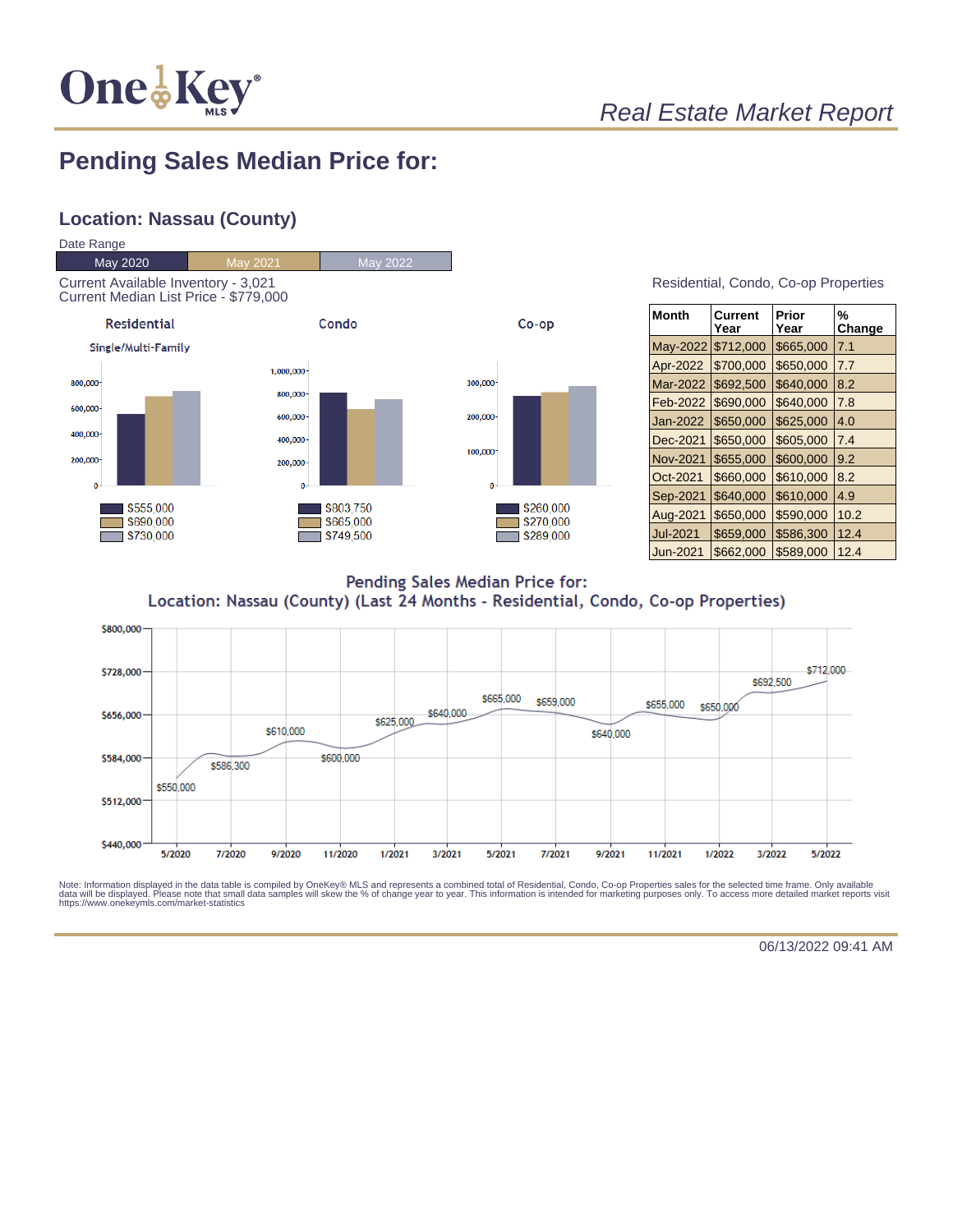

## Real Estate Market Report

## **Sold Property Counts for:**

#### **Location: Nassau (County)**



| Residential, Condo, Co-op Properties |  |  |
|--------------------------------------|--|--|
|                                      |  |  |

| <b>Month</b>    | Current<br>Year | Prior<br>Year | %<br>Change |
|-----------------|-----------------|---------------|-------------|
| May-2022        | 1,128           | 1,078         | 4.6         |
| Apr-2022        | 953             | 1,266         | $-24.7$     |
| Mar-2022        | 1,135           | 1,350         | $-15.9$     |
| Feb-2022        | 987             | 1.124         | $-12.2$     |
| Jan-2022        | 1,217           | 1,263         | $-3.6$      |
| Dec-2021        | 1.343           | 1.647         | $-18.5$     |
| <b>Nov-2021</b> | 1.231           | 1.472         | $-16.4$     |
| Oct-2021        | 1.368           | 1,616         | $-15.3$     |
| Sep-2021        | 1,382           | 1,438         | $-3.9$      |
| Aug-2021        | 1.634           | 1,038         | 57.4        |
| <b>Jul-2021</b> | 1.445           | 880           | 64.2        |
| Jun-2021        | 1.475           | 769           | 91.8        |

**Sold Property Counts for:** Location: Nassau (County) (Last 24 Months - Residential, Condo, Co-op Properties)



Note: Information displayed in the data table is compiled by OneKey® MLS and represents a combined total of Residential, Condo, Co-op Properties sales for the selected time frame. Only available<br>data will be displayed. Pl

06/13/2022 09:39 AM